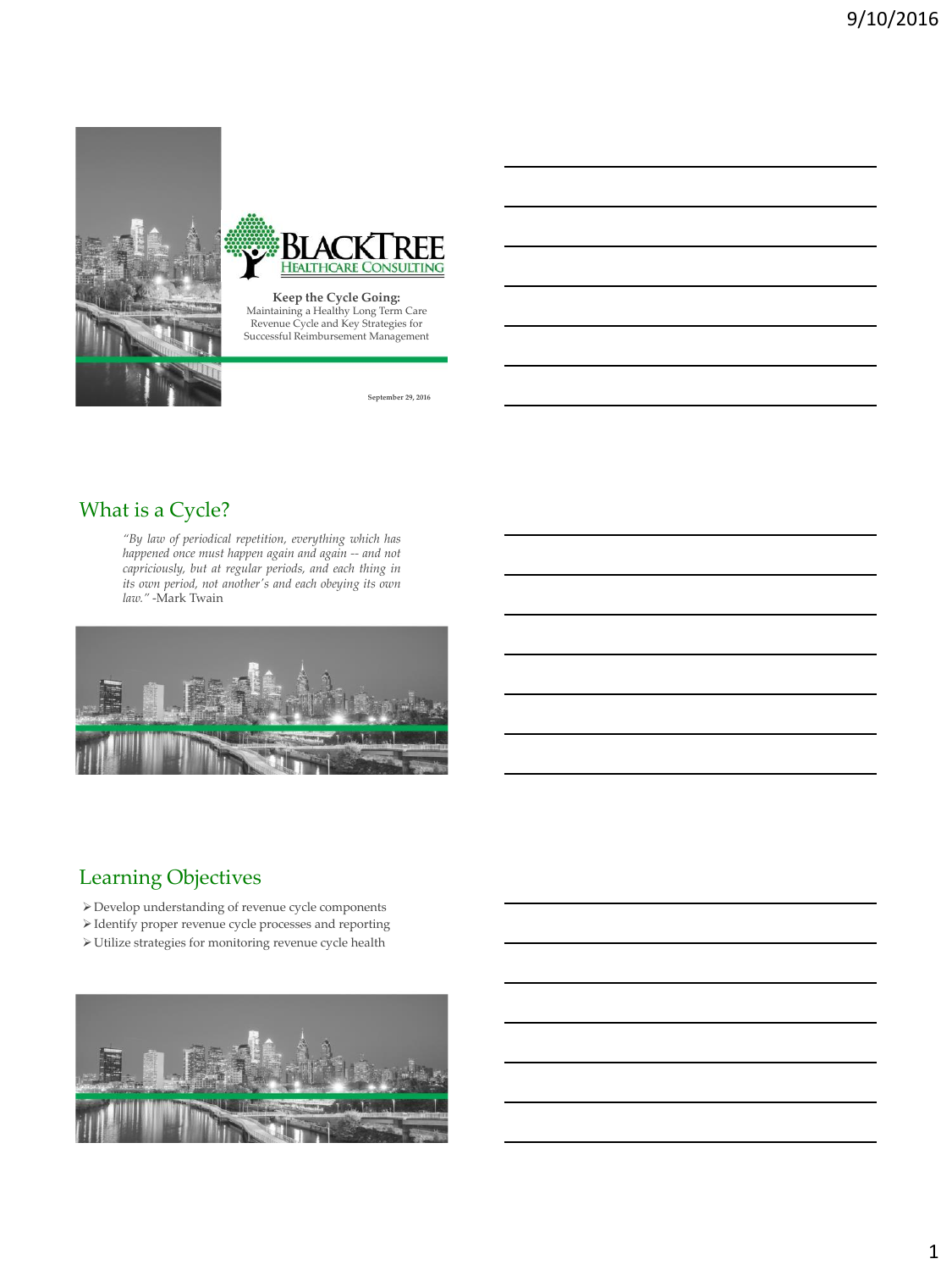### **Overview**

- Types of Facilities
- $\blacktriangleright$  Key Stakeholders
- Revenue Cycle Overviews o Skilled Nursing
	-
	-
	- o Assisted Living o Independent Living
- $\blacktriangleright$  Components of the Revenue Cycle
- $\blacktriangleright$  Financial Reporting
- How to Make it All Work



# Types Of Facilities

# Nursing Home o Skilled Nursing Services

Assisted Living o Personal/Custodial Care

 $\triangleright$  Independent Living

o Part of a Continuing Care Retirement Community (CCRC)





## Key Stakeholders

- Admissions Department
- Nursing Staff
- Social Services
- Clinical Reimbursement Staff
- Billing Office Staff
- Executive Team



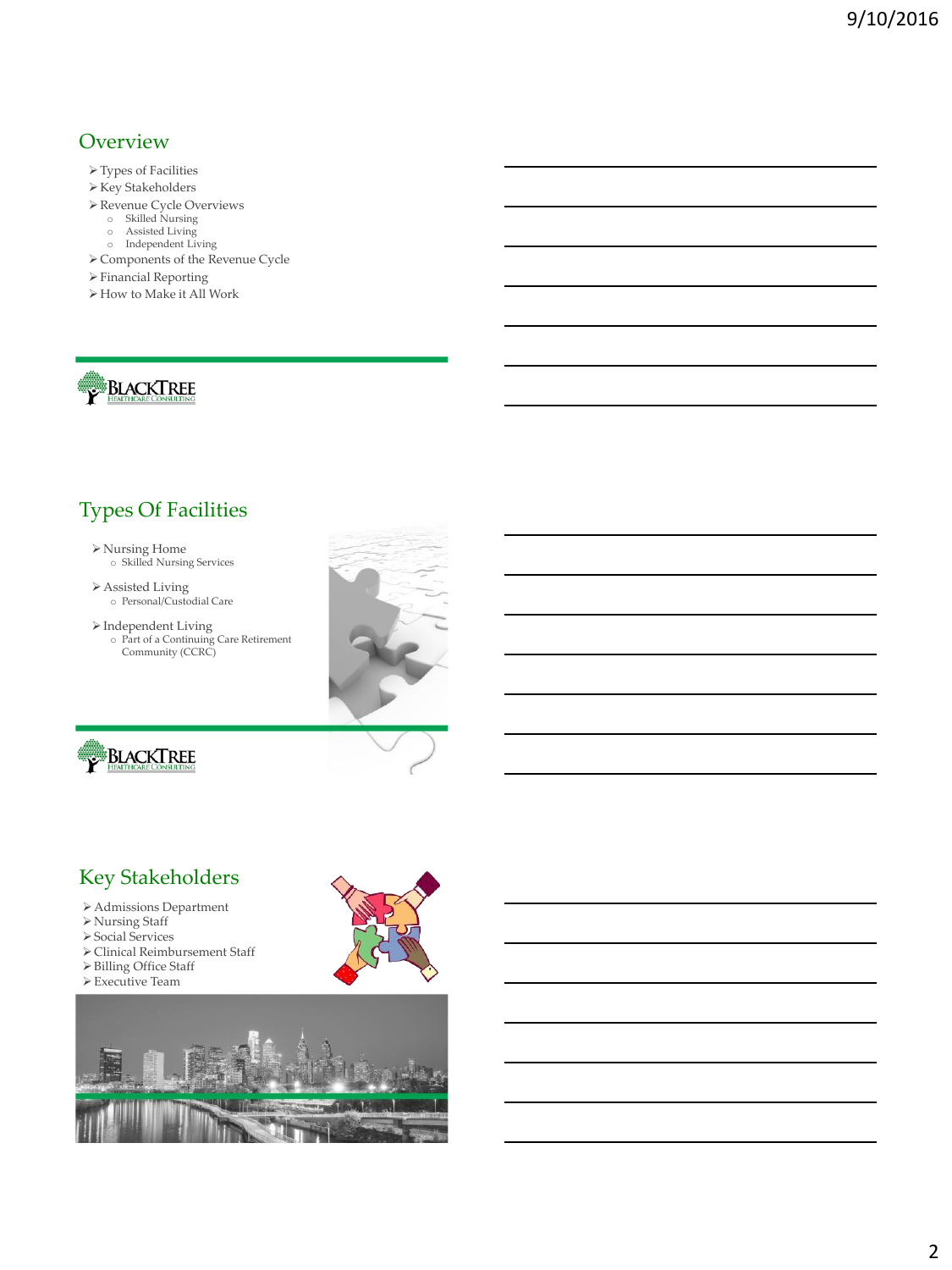# Skilled Nursing Revenue Cycle **Overview**

- Scheduling/Pre-Admission
- Admission/Insurance Verification
- Contract Management
- Managed Care Authorization
- $\blacktriangleright$  Census Management





# Skilled Nursing Revenue Cycle Overview (cont.)

- Case Management/Clinical Documentation o MDS Assessments
	- o Coding
- Billing and Collections
	- o Claim Submission
	- o Denials Management
	- o Cash Posting and Reconciliation o Accounts Receivable Follow Up
	-
	- o Private Pay Billing
- Miscellaneous Revenue Cycle Items



# Assisted Living Revenue Cycle **Overview**

- Admissions
- Financial Screen
- Census Management
- Level of Care Assessment
- o Develop Support Plan Billing and Collections
- o Cash Posting
- o Private Pay Billing



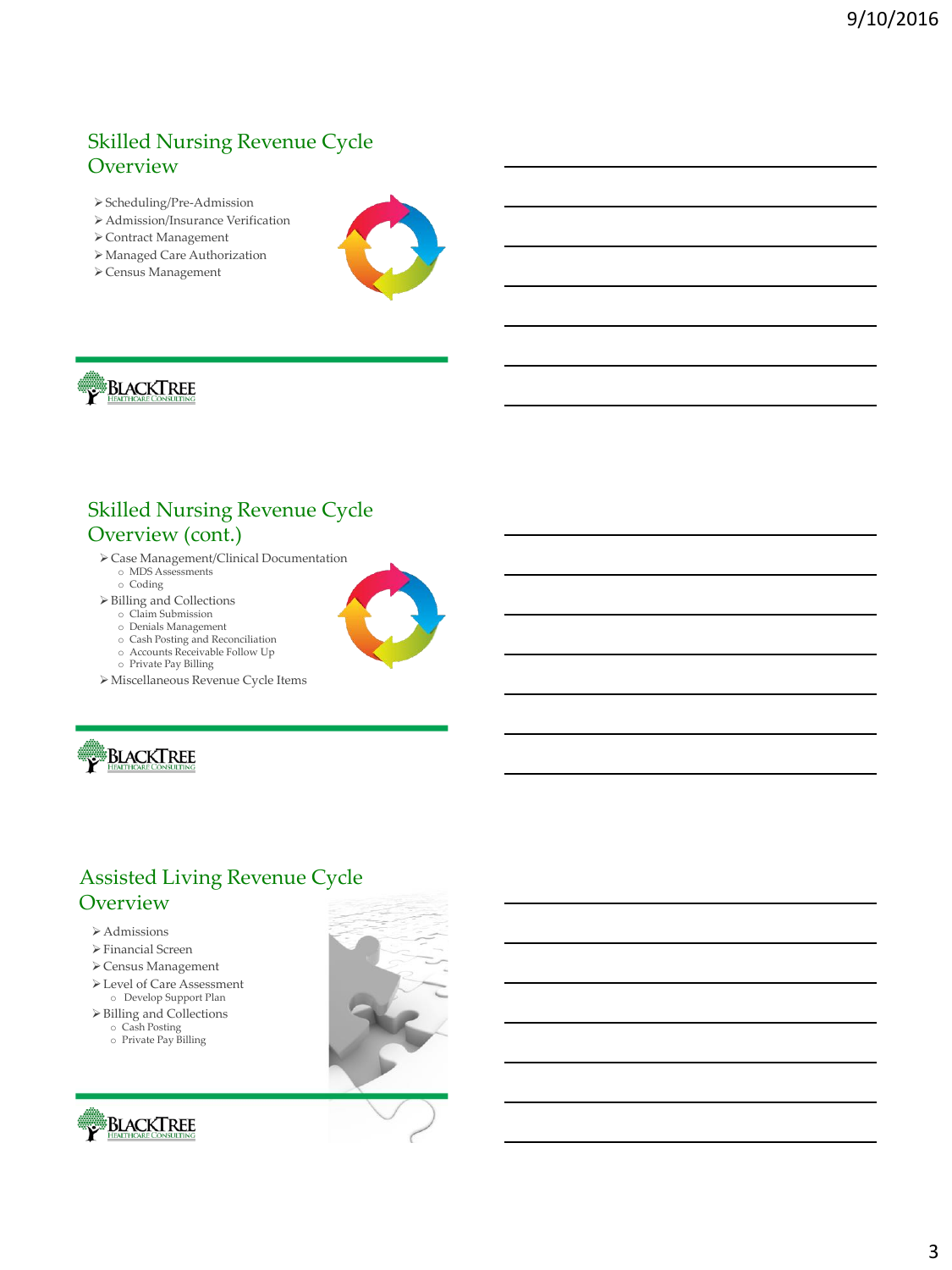# Independent Living Revenue Cycle **Overview**

- Admissions
- Financial Screen
- Census Management
- $\blacktriangleright$  Billing and Collections
	- o Cash Posting o Private Pay Billing
	-





# Examining the Revenue Cycle

- **1. Review** each part of the revenue cycle to identify how to further avoid inefficient processes
- **2. Reduce** billing errors that result in claim denials
- **3. Reevaluate** staffing and stakeholder responsibility
- **4. Develop** dashboards to monitor departments



## Pre-Admission and Admissions

- 
- Pre-Admission Screening and Scheduling o Referral sources gather information for admission
	- Hospital Nurse Liaison
		- Marketing/Sales Coordinator
- $\triangleright$  Admissions
	- o Ensuring accurate information comes from the referral
	- sources
		- Patient Demographics
		- **Insurance Information**
		-
	- Responsible Party Information o Focus on timing of verification and verify all insurances

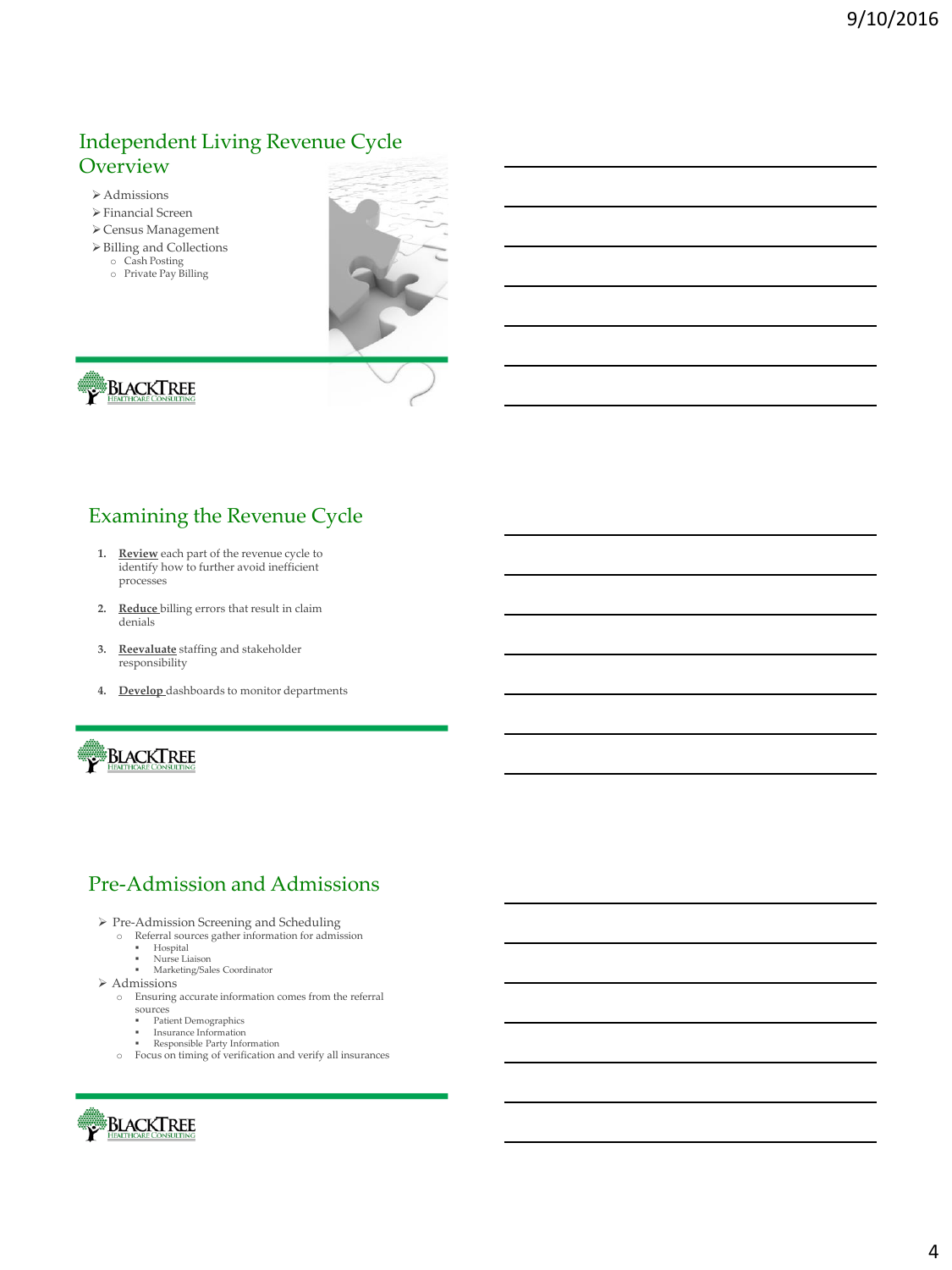# Admissions Cont'd

- Financial Screen
	- o Asset verification
- o Income verification
- o Any open, current balances?
- o Advance Deposit and Escrow o Bank Accounts
- $\triangleright$  Financial Consultation
	-
	- o Financial Screen Analysis<br>Start the Medicaid Application process if necessary<br>DENRION DIRECT Deposit
	-
- Admissions Documentation
- o Signed Admissions Agreement; POA Documents
- $\triangleright$  Process in place to deny admission?



### Contract Management

- Negotiate rates appropriately
- Review contracts on a regular basis
- $\blacktriangleright$  Confirm rates are paid according to contract
- Educate staff on payor specific contracts
	- o Clinical Staff
		- What types of services can authorized Levels of care
	-
	- o Billing Staff
		- How services are reimbursed



### Managed Care Authorization

- Applies to Skilled Nursing only
- Utilize payor contracts
- Ensure correct authorization is obtained
- Authorization timely filing periods
- o Decreased timeframe to obtain retro authorization
- Pending Authorization Process o What is the follow up protocol?
- RUG Assignments
- How is this evaluated?

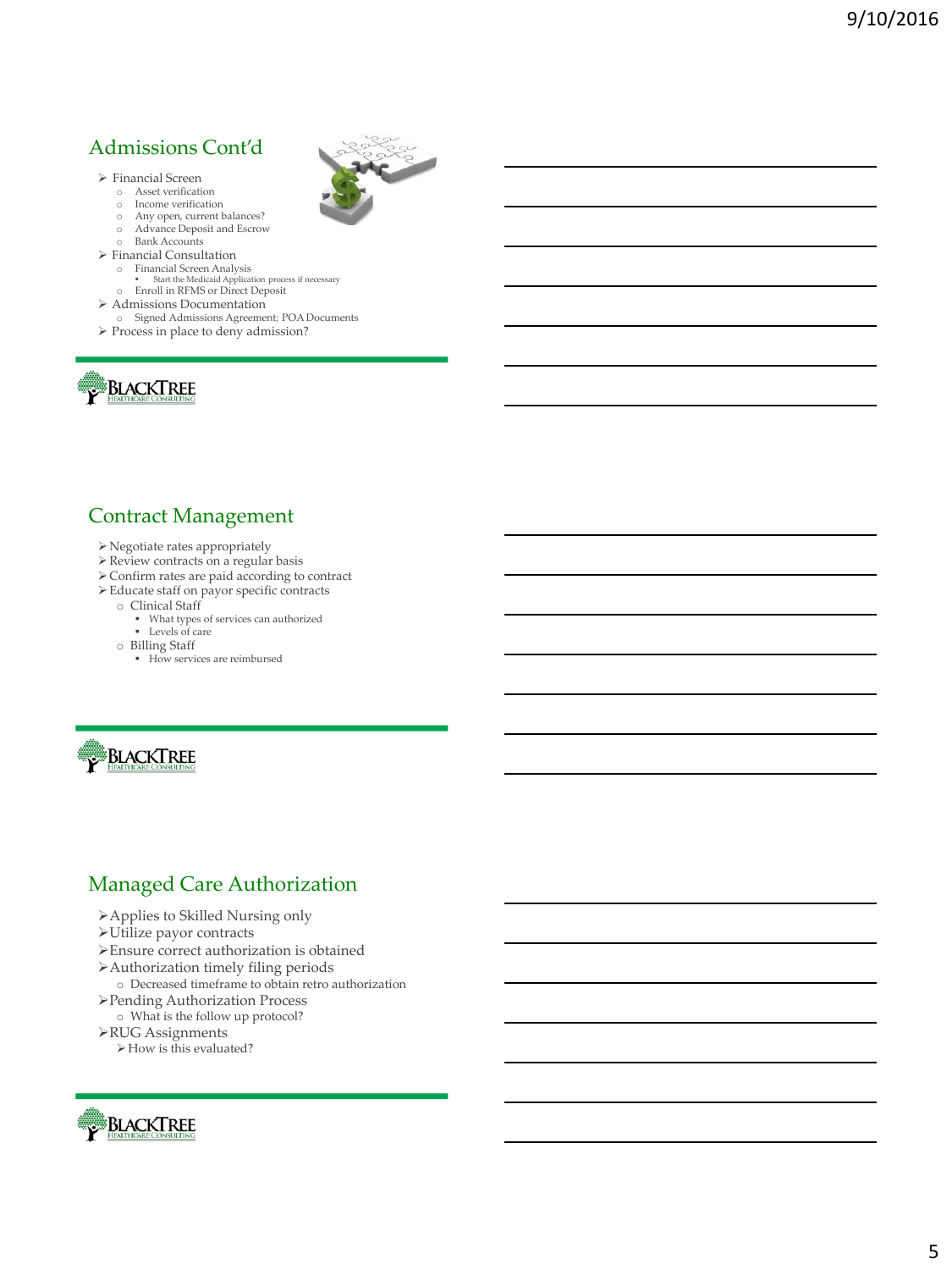# Census Management

- 
- Admissions Department o Enter demographics and verify payor information o Set up reimbursement table
	- o Applies to readmissions, bed holds and discharges
- Confirmation of Admission
	- o Nursing Staff or Social Services?
	- o Admissions or Sales for AL or IL
- **Recommendation:** Facilities should keep a manual census to reconcile with the EMR system
- Evaluate your EMR system and staffing
	- o Different systems may cater to various organizational workflows



# Case Management/Clinical Documentation

- Diagnosis Coding o ICD-10 Compliance
- $\blacktriangleright$  MDS Assessments
- o Submitted and locked timely
- o Implications of assessment changes
- Level of Care Changes o Communication process
	- o Timing
- $\blacktriangleright$  Triple Check Process o Coordinate with the Billing Office





## Billing and Collections

- Claim Submission
	- o Accurate payor setups
	- o Clean Claims
	- o Electronic Billing
	- o Claims Clearinghouses
- Denials Management
	- o Tie back to Pre-Admission, Admission and Census
	- o Billing software edit checks
	- o Claims Clearinghouse error reporting
	- o Staff education on common denial reason
	- o Develop strategies and approaches to work denials

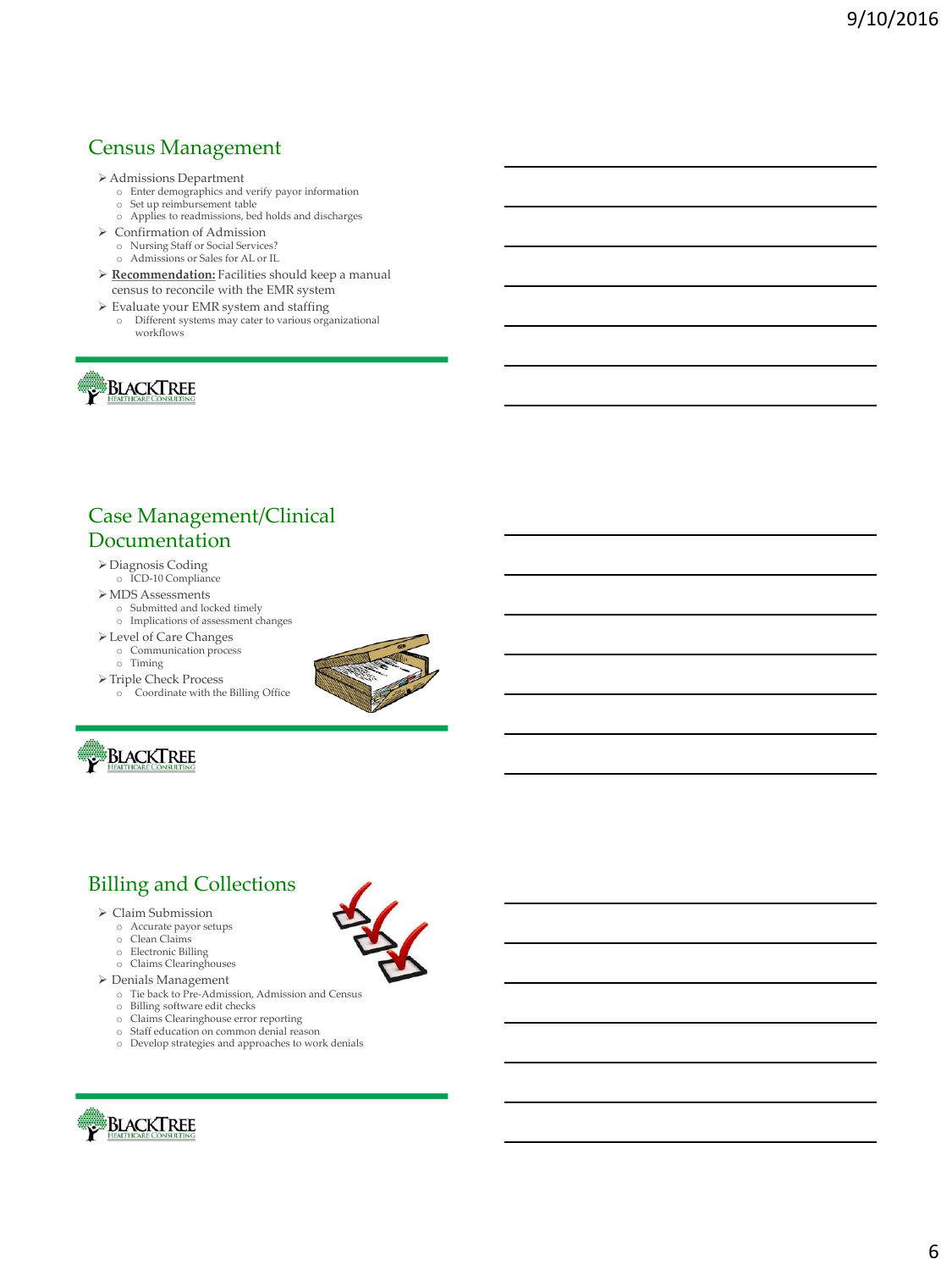# Billing and Collections Cont'd

- Cash Posting and Reconciliation o Ongoing daily and weekly process
	-
	- o Determine if further follow up is needed o Work issues at the time of posting
- $\blacktriangleright$  Accounts Receivable Follow Up
	-
	- o Timely Filing Limits o Electronic Payor Portals
		- Medicare- FISS
		- State Medicaid- ex. PA Promise
		- Managed Care- ex. Navinet
	- o Develop AR Strategies
		- Maximize highest dollar collections



## Billing and Collections Cont'd

- Private Pay Billing
	- o Applies to all facilities
	- o Determining Private Pay Rates
		- Private vs. Semi Private Room Levels of Care (Personal Care)
		- Rental Rates (Independent Living)
	- o Applying discounts and credits
	- o Utilize RFMS and Direct Deposit
	- o Establish Payment Deadlines
		- Billing Office Collections Schedule Enforce Late Fees
		-
		- **•** Collection Letters



### Miscellaneous Revenue Cycle Items

- Bad Debt Write Offs
	- o Utilizing a Bad Debt Log for Cost Reporting
	- o Establish a process in the billing office
- OME Process
	- o Screen the OME request
	- o Is it an allowable OME?
	- o What is the MA recipient category (PAN vs.
		- TAN)
	- o Entering into the billing system
- Billing Compliance
- o No payment claims
- o Credit balances
- Nursing Home Assessment

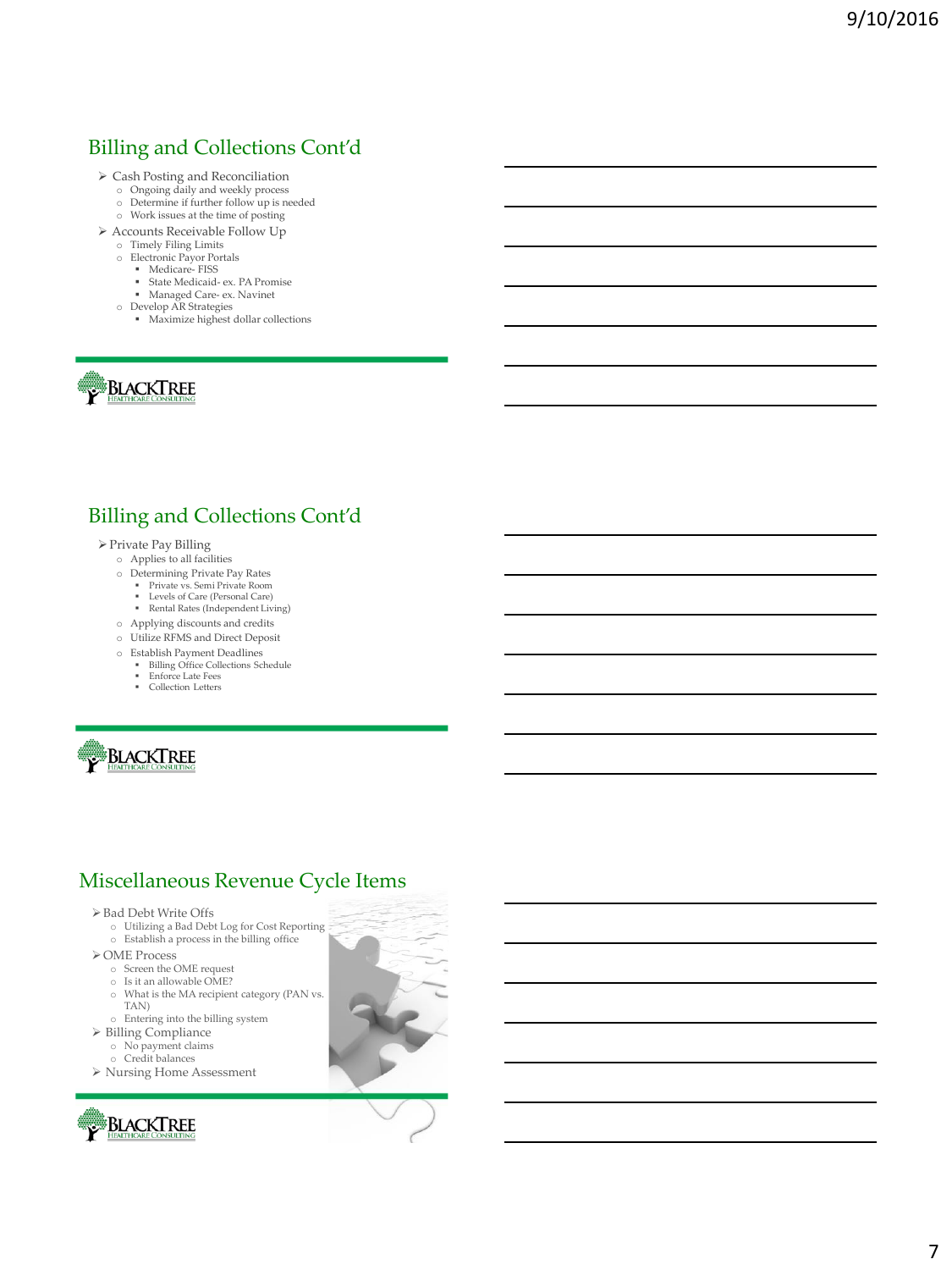# Financial Reporting

- Identify what reports are needed o Billing System o Manual Excel Report
	-
	-
- What reports are effective and who is utilizing these reports?
- $\blacktriangleright$  Utilize Workflow Assessments for each
- department
- o Report timing









### **Avoid the Silo Effect**

- o Communication
- o Meetings
- o Set reasonable
- deadlines
- o Problem solve together



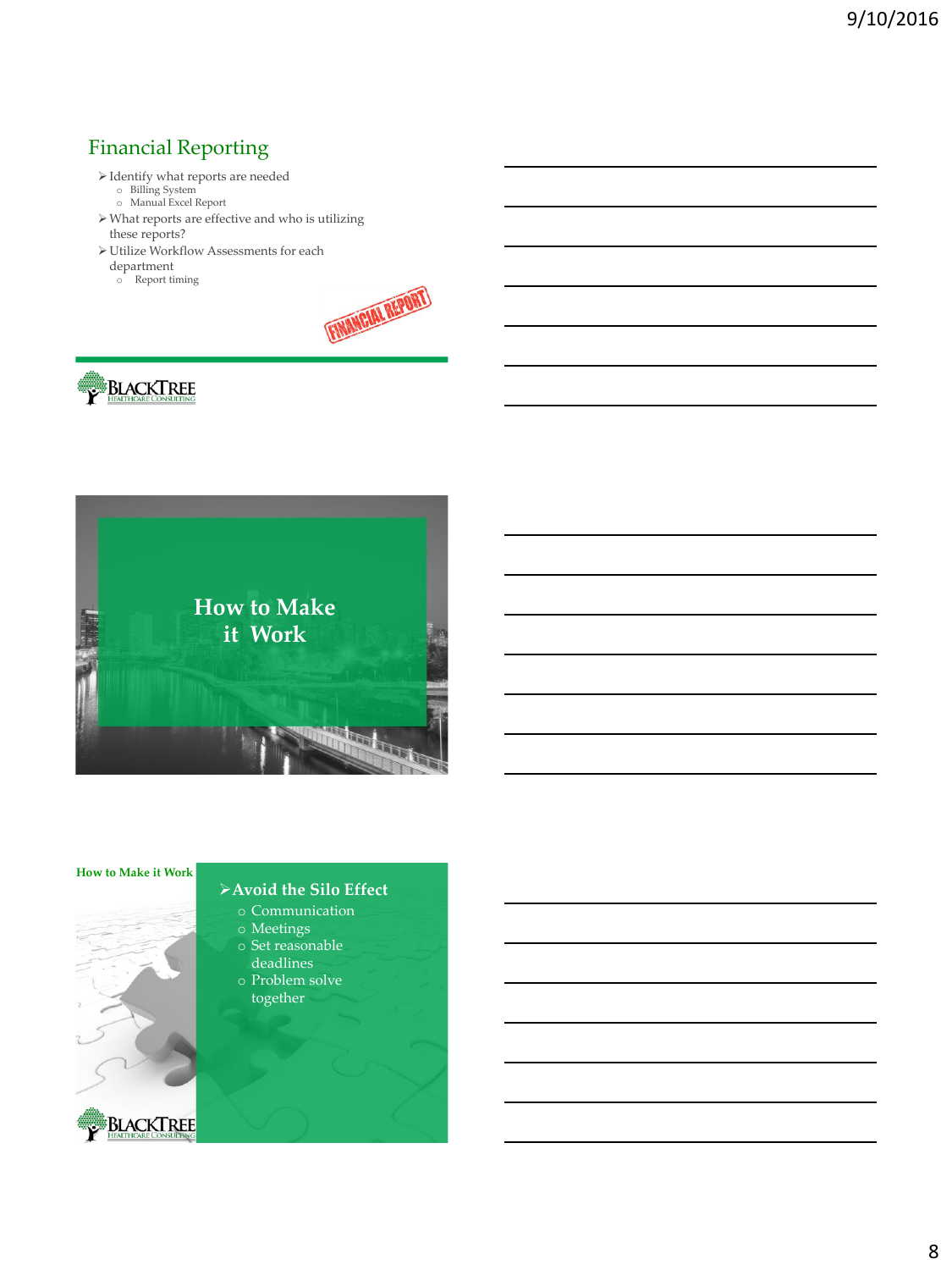

### **Educate and Train**

- o Implement training programs for staff
- o Opportunities for continuing education o Cross training
- 



BLACKTREE

### **Implement Goals**

- o Increase productivity
- o Motivate and encourage staff
- o Enforce quality and accuracy standards
- o Periodic QA reviews o Hold staff
- accountable